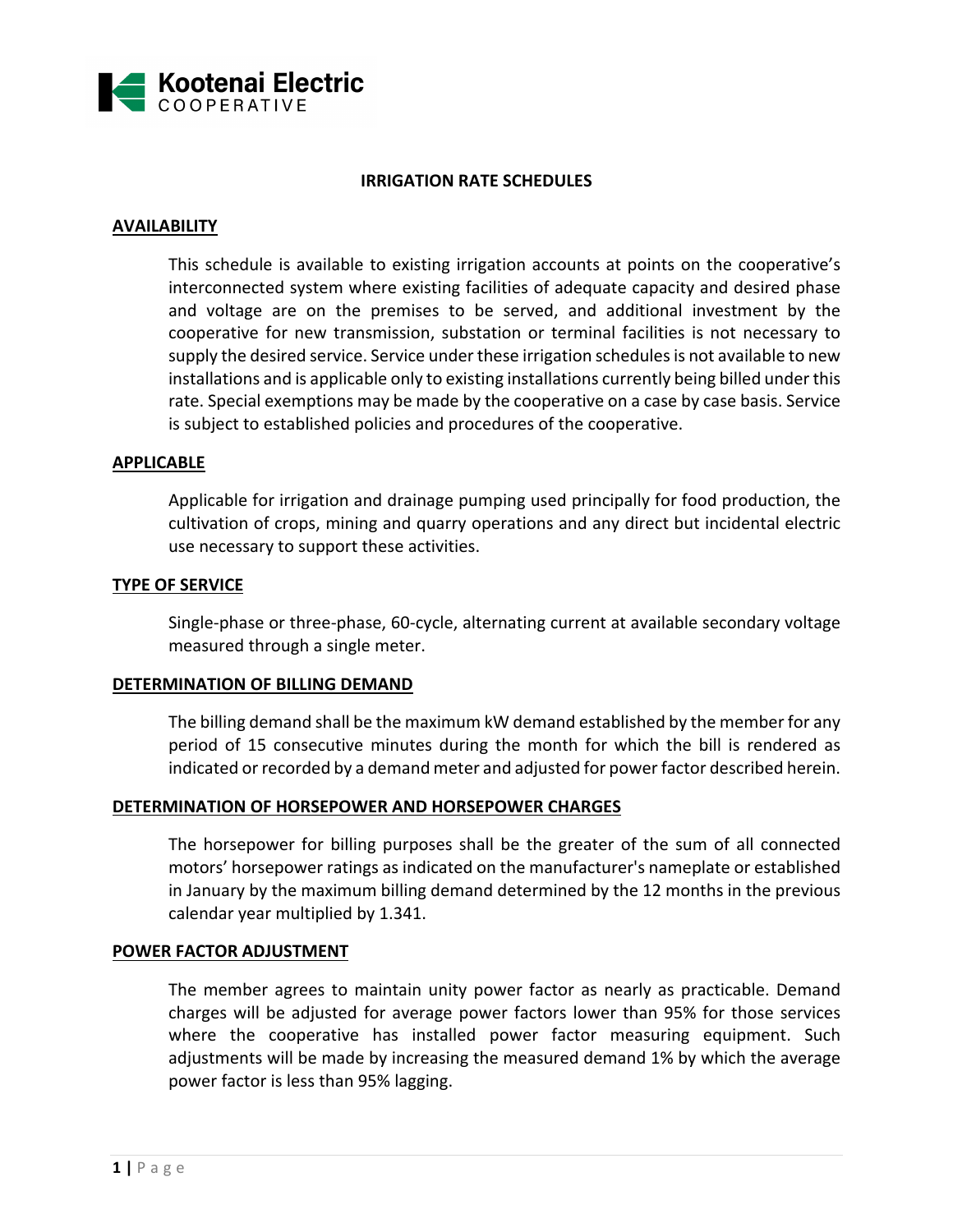

# **DETERMINATION OF RATE SCHEDULE**

Accounts will be reviewed to determine the appropriate rate schedule as deemed necessary by the cooperative.

### **POWER COST ADJUSTMENT**

This rate shall be subject to the cooperative's Power Cost Adjustment Schedule.

# **TAXES AND/OR FRANCHISE FEES**

This rate shall be subject to all taxes and franchise fees levied or imposed by laws or ordinances which are incurred by the cooperative.

Irrigation credits will apply as determined by the Idaho State Tax Commission.

### **TERMS OF BILLING AND PAYMENT**

Payment for rendered service is payable by the stated due date and becomes past due if not paid by that date.

Members requesting a reconnection of service within 12 months of requesting a disconnection at the same service location shall be responsible for paying all applicable charges that would have been incurred during the months the service was disconnected. When determining applicable energy charges, no consumption will be assumed during the months the service was disconnected. These charges will be in addition to any other outstanding charges or fees.

# **MONTHLY BILLING RATES**

| <b>Small Irrigation Rate Schedule</b> |                                                              |  | 110 & 1130                                                              |                                                  |
|---------------------------------------|--------------------------------------------------------------|--|-------------------------------------------------------------------------|--------------------------------------------------|
| 1110<br>1130                          | Service Availability Charge:<br>Service Availability Charge: |  | Less than 25 HP<br>25 HP to 75 HP                                       | \$22.00 per month, or<br>\$44.00 per month, plus |
|                                       | Energy Charge:                                               |  | May – October billing statements<br>November - April billing statements | \$0.061 per kWh, or<br>\$0.116 per kWh           |